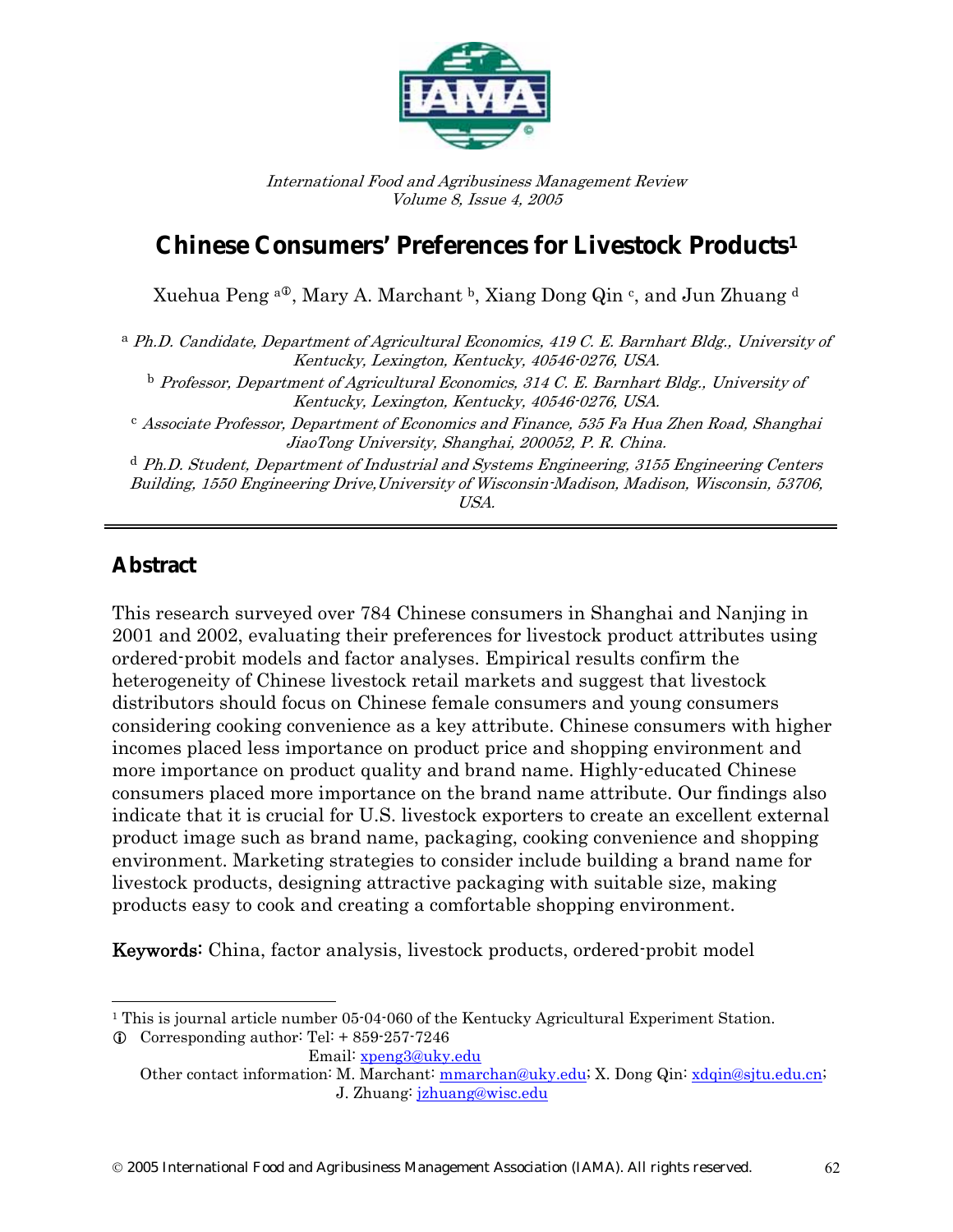## **Introduction**

China's food systems incurred rapid development over the past two decades. From the consumption side, Chinese consumers gradually shifted from basic food staples to protein-rich livestock products (Qin, et al., 2002; Peng, 2002). From the production side, the quantity of food available is no longer in short supply for most Chinese consumers, especially urban residents. From the marketing side, a profound transformation of China's livestock product retail markets has taken place. Chinese consumers have more freedom to make consumption choices in terms of their own preferences (Marchant and Tuan, 2002; Zhong, Marchant, Ding, and Lu., 2002). This research examines these preferences, focusing on China's livestock products.

Even in the early 1990s, dominant retail outlets in China consisted of wet markets<sup>1</sup> and non-staple food stores. However, in recent years the introduction of supermarkets and convenience store chains fundamentally changed the Chinese market outlet structure (Moustakerski, 2001). Supermarkets are now common throughout China. According to China's Chain Store Association (Bean, et al., 2002), as of 2001 there were 91 retail chain store companies in China with total sales revenue of 116 billion Yuan in RMB2. "The total number of stores equaled 7,953, of which there were 3,328 supermarkets, 271 hypermarkets, 3,342 convenience stores and 60 warehouse stores. Over half of China's convenience stores were located in Shanghai" (Bean, et al. 2002).

The above transition of China's retail marketing system promises great sales potential for frozen and chilled livestock products including U.S. exporters, especially as refrigerator ownership increases in China. The proportion of Chinese households that purchase frozen foods grew from 13% in 1994 to 38% in 1998 (Lyon and Durham, 1999). In urban areas, frozen food purchases are even higher. Twenty percent of Chinese consumers purchase livestock products from supermarkets and food stores (Reynolds, 1998). This 20% represents a growing market since these consumers are new entrants into the middle class who are willing to pay more for quality products and convenience.

Livestock products sold in Chinese supermarkets and food stores command a 10% plus price premium compared to products sold in traditional Chinese wet markets. This price premium stems from special product attributes (e.g., clear labeling, customized cuts, and packaging) that wet market products do not possess. It is crucial for U.S. exporters to know how and why these attributes are evaluated by

<sup>1</sup> Wet markets are open-air stalls where Chinese consumers have traditionally shopped for fresh vegetables, meat and seafood. Wet markets sell locally grown produce almost exclusively.

<sup>&</sup>lt;sup>2</sup> The exchange rate equaled 8.27 Yuan in RMB =  $1$  U.S. dollar.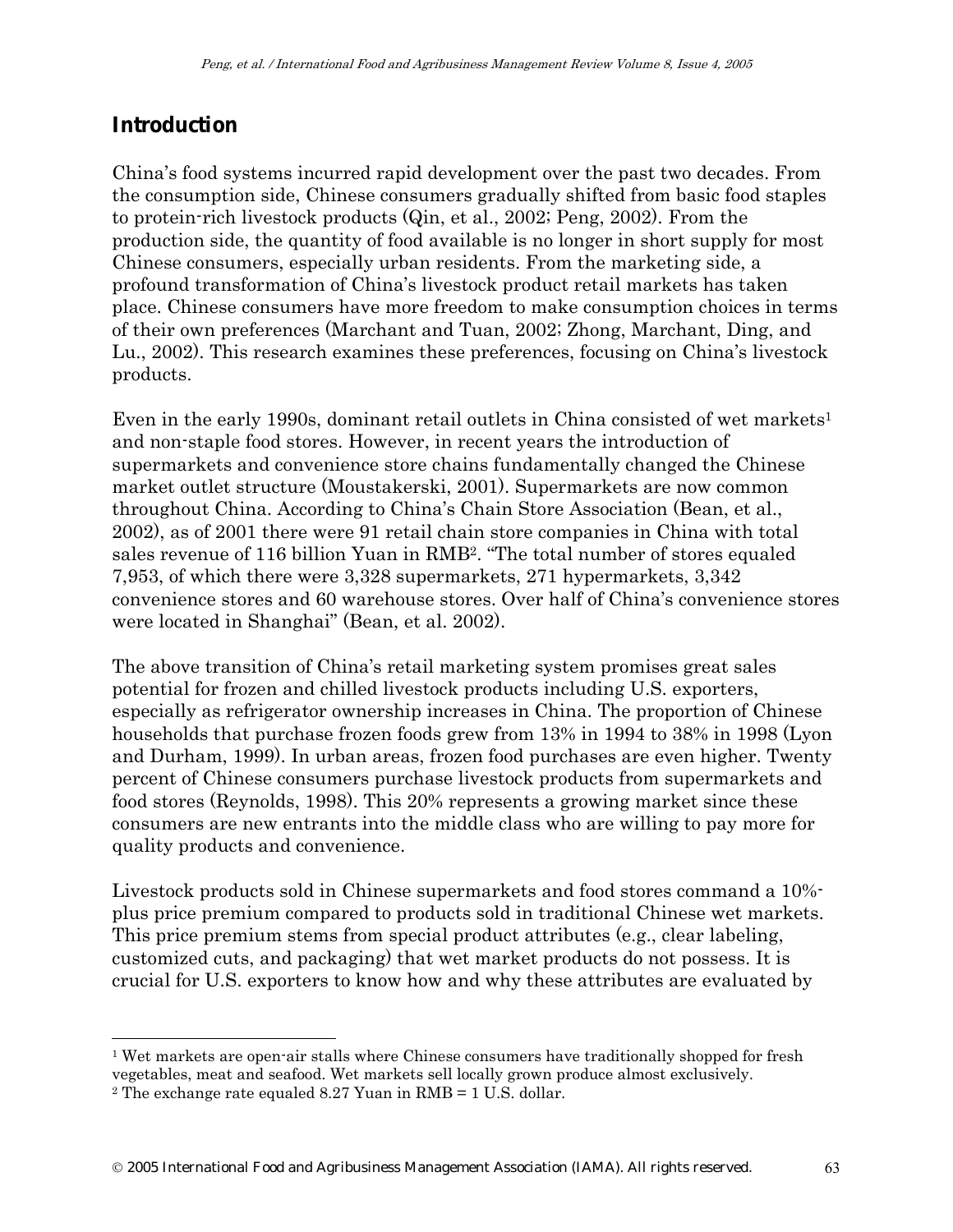Chinese consumers since most U.S. meat exports to China are chilled or frozen, and sold in supermarkets and food stores (Lyon and Durham, 1999).

However, existing literature does not extensively discuss Chinese consumers' evaluation of frozen and/or chilled livestock product attributes. Previous studies found that socioeconomic, geographic and demographic variables can be important factors in determining consumers' preferences toward meat consumption (Senauer, et al., 1992; Cui, 1997). Hui et al., (1995) suggested a study of consumer preferences by examining the relationship between consumers' importance ratings of meat attributes and variables representing their socioeconomic, geographic and demographic backgrounds.

The overall objective of this research is to evaluate Chinese consumers' preferences for livestock products which can ultimately help livestock distributors, including U.S. livestock exporters, better understand the Chinese livestock market. To obtain this overall objective, the following two specific objectives are included:

- 1. to assess the determinants of Chinese consumers' preferences for livestock product attributes by estimating a series of ordered-probit models, and
- 2. to detect the interrelationship between initially selected product attributes using the factor analysis methodology.

This paper is organized as follows: following our discussion of ordered-probit model methodology, we than describe our Chinese consumers' preference survey. The survey data provides information on consumers' importance ratings of seven selected livestock product attributes as well as consumers' socioeconomic, geographic and demographic background. Next, we report empirical modeling results for ordered-probit models and factor analyses. Finally, we present implications from our empirical results for livestock distributors, focusing on U.S. exporters of livestock products.

# **Research Methodologies**

This consumer preference analysis stems from microeconomic theory and Lancaster's characteristics methodology where consumption utility is derived directly from a well-defined set of characteristics or attributes of goods and indirectly from consumed goods (Lancaster, 1991; Nicholson, 2001). With respect to Chinese consumers' livestock product consumption behavior, this methodology enables us to analyze Chinese consumers' preferences on selected livestock product attributes, which shape consumers' shopping behavior.

An individual consumer's utility function or preference ordering is hypothesized to be represented by our consumer's importance ratings  $R(R = 1$ –not important at all,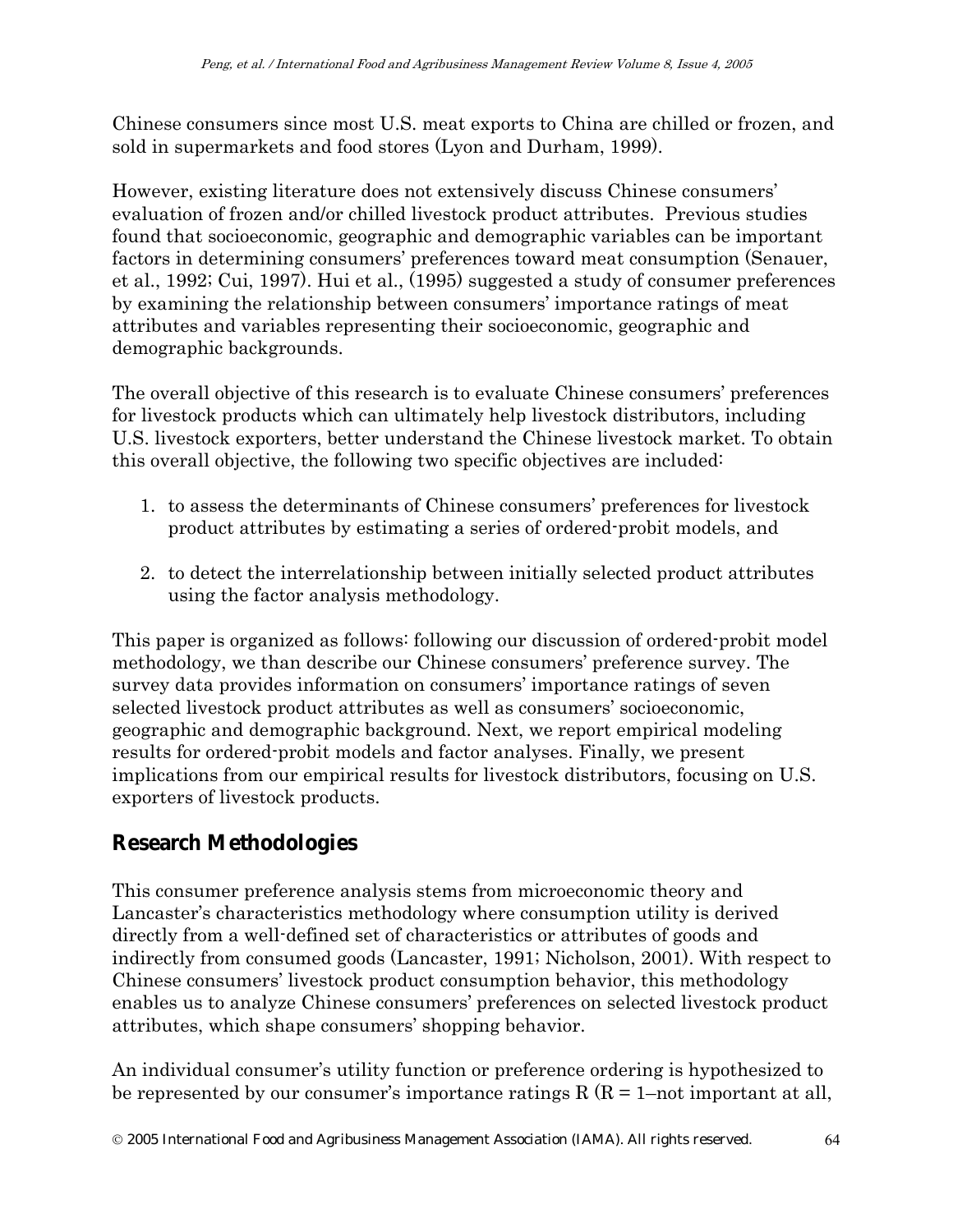$R = 2$ -not very important,  $R = 3$ -somewhat important,  $R = 4$ -important,  $R = 5$ extremely important) on livestock product attributes (e.g., price, product quality, labeling, packaging, brand name, cooking convenience and shopping environment). Ratings (Rs) are determined by a  $1\times1$  vector (X) consisting of *l* socioeconomic, geographic and demographic factors of our representative consumer. These variables include household income, year, region, age, household size, gender, education, and marital status. The vector R comprises responses from each survey participant and is expressed as an ordinal importance rating based on that consumer's utility function.

There is a clear ranking among the importance rating categories, but the differences between adjacent categories are not treated as the same. Ordinary linear regression is inappropriate due to the non-interval nature of the dependent variable. On the other hand, multinomial logit models or ordinary binary probit models would fail to account for the ordinal nature of the dependent variable. Ordered probit models have been widely used for analyzing such categorical data (Chen, et al., 2002; Maddala, 1983; McKelvey and Zavoina, 1975). For a detailed discussion on ordered probit models refer to Appendix 1.

### **Consumer Preference Survey**

Two Chinese consumer preference surveys were conducted in Nanjing and Shanghai in 2001 and 2002. Nanjing is the provincial capital of China's Jiangsu Province, which is a main livestock producing province, and Shanghai is the commercial center of China. We randomly chose participants to ensure the survey was a fair representation of the population. First, we selected eight supermarkets in each city based on their geographic location. In particular, two supermarkets were chosen randomly from the Eastern, Southern, Western and Northern areas in each city. Then twenty five survey participants were chosen randomly in each supermarket.

The total usable observations analyzed in this research equaled 784, among which 384 observations (218 from Shanghai and 166 from Nanjing) were from 2001 and 400 observations (200 from each city) were from 2002. In survey design, consumers' perception of selected livestock product attributes was assumed to be elicited by their importance ratings of each selected attribute, using a scale from 1 to 5 (1 being not important at all and 5 being extremely important) as described above. The selected attributes associated with frozen/chilled livestock products purchased from supermarkets and food stores were  $(1)$  product quality,  $(2)$  labeling,  $(3)$  price,  $(4)$ packaging, (5) brand name (6) cooking convenience and (7) the shopping environment.

Table 1 lists respondents' background information. As shown in the table, about 75% of respondents come from small-sized households with 3 or fewer persons. This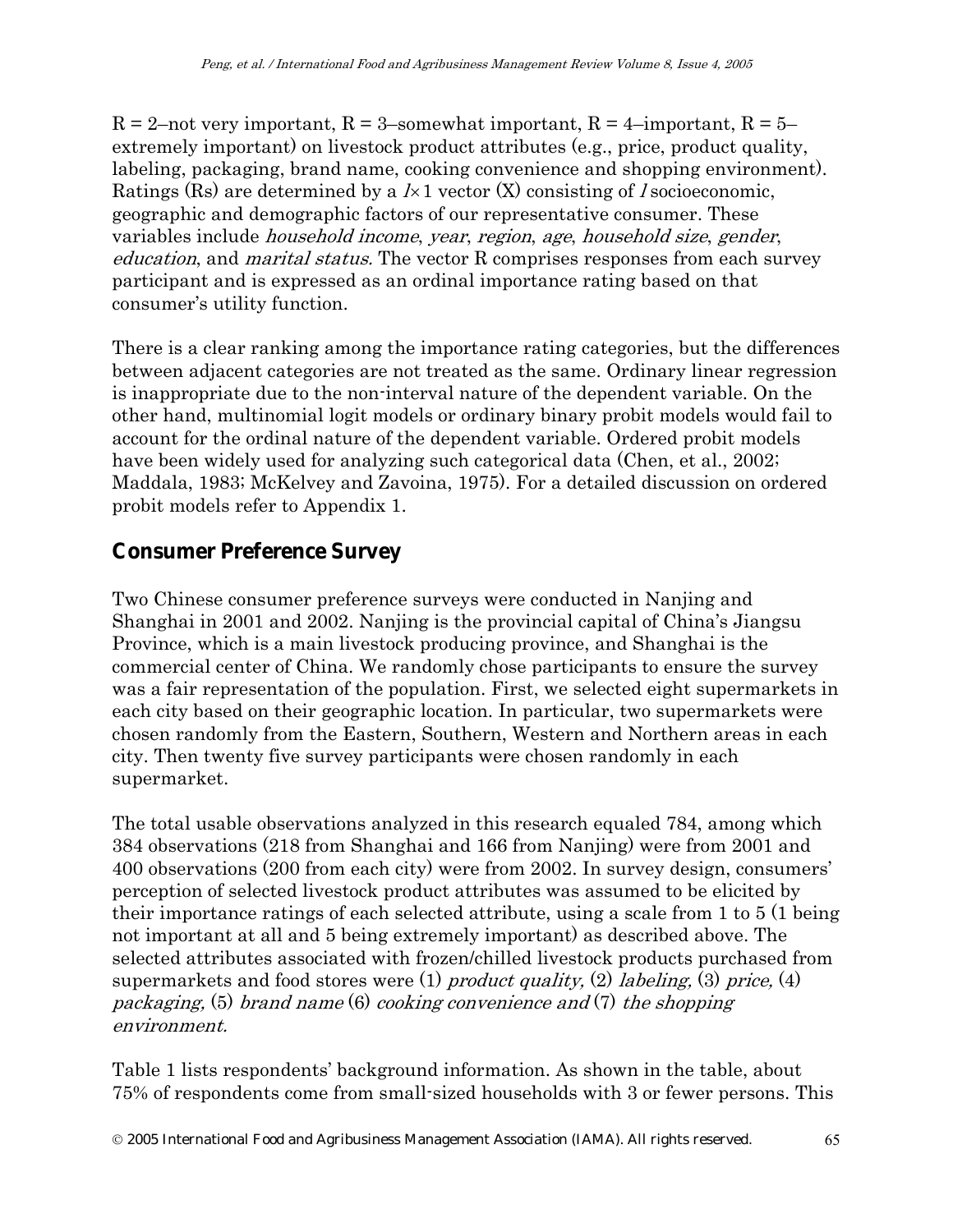|                                                | 2002<br>2001        |          |                  |                  |                |                          |                |           |            |           |
|------------------------------------------------|---------------------|----------|------------------|------------------|----------------|--------------------------|----------------|-----------|------------|-----------|
|                                                | Nanjing<br>Shanghai |          | Nanjing          |                  |                | <b>Total</b><br>Shanghai |                |           |            |           |
|                                                | Number              | %        | Number           | %                | Number         | %                        | Number         | %         | Number     | %         |
| Gender                                         |                     |          |                  |                  |                |                          |                |           |            |           |
| Male                                           | 72                  | 43.11    | 92               | 42.20            | 57             | 28.50                    | 65             | 32.50     | 286        | 36.43     |
| Female                                         | 95                  | 56.89    | 126              | 57.80            | 143            | 71.50                    | 135            | 67.50     | 499        | 63.57     |
| Total                                          | 167                 |          | 218              |                  | 200            |                          | 200            |           | 785        |           |
| Age                                            |                     |          |                  |                  |                |                          |                |           |            |           |
| $25&$ Less                                     | 34                  | 20.36    | 32               | 14.68            | 15             | 7.50                     | 18             | 9.00      | 99         | 12.61     |
| 25-39                                          | 75                  | 44.91    | 82               | 37.61            | 78             | 39.00                    | 69             | 34.50     | 304        | 38.73     |
| $40 - 49$                                      | 26                  | 15.57    | 68               | 31.19            | 45             | 22.50                    | 55             | 27.50     | 194        | 24.71     |
| 50-65                                          | 30                  | 17.96    | 32               | 14.68            | 49             | 24.50                    | 49             | $24.50\,$ | 160        | 20.38     |
| Above65                                        | $\sqrt{2}$          | 1.20     | $\overline{4}$   | 1.83             | 13             | 6.50                     | 9              | 4.50      | 28         | 3.57      |
| Total                                          | 167                 |          | 218              |                  | 200            |                          | 200            |           | 785        |           |
| <b>Marital Status</b>                          |                     |          |                  |                  |                |                          |                |           |            |           |
| Single                                         | 43                  | 25.75    | $52\,$           | $23.85\,$        | 23             | 11.50                    | 31             | 15.50     | 149        | 18.98     |
| Married                                        | 123                 | 73.65    | 160              | 73.39            | 175            | 87.50                    | 164            | 82.00     | 622        | 79.24     |
| Widow/divorced/                                | $\mathbf{1}$        | 0.6      | $\,6$            | 2.75             | $\overline{2}$ | 1.00                     | 5              | 2.50      | 14         | 1.80      |
| Total                                          | 167                 |          |                  |                  | 200            |                          | 200            |           | 785        |           |
| Average Household Monthly Income (Yuan in RMB) |                     |          |                  |                  |                |                          |                |           |            |           |
| Less than 800                                  | $\overline{7}$      | 4.19     | 15               | 6.88             | 15             | 7.50                     | 4              | 2.00      | 41         | 5.22      |
| 800-1499                                       | 47                  | 28.14    | 44               | 20.18            | 60             | 30.00                    | 34             | 17.00     | 185        | 23.57     |
| 1500-2499                                      | 63                  | 37.72    | 66               | 30.28            | 60             | 30.00                    | 52             | 26.00     | 241        | 30.70     |
| 2500-3499                                      | 37                  | 22.16    | 52               | 23.85            | 36             | 18.00                    | 43             | 21.50     | 168        | 21.40     |
| 3500&Above                                     | 12                  | 7.19     | 41               | 18.81            | 26             | 13.00                    | 67             | $33.50\,$ | 146        | 18.60     |
| Total                                          | 166                 |          | 218              |                  | 197            |                          | 200            |           | 784        |           |
| <b>Education Level</b>                         |                     |          |                  |                  |                |                          |                |           |            |           |
| <b>Below High</b><br>school                    | 28                  | 16.77    | 51               | 23.39            | 35             | 17.50                    | 38             | 19.00     | 152        | 19.36     |
| High School                                    | 47                  | 28.14    | 70               | 32.11            | 91             | 45.50                    | 83             | 41.50     | 291        | 37.07     |
| College                                        | 87                  | 52.10    | 84               | 38.53            | $71\,$         | 35.50                    | 75             | 37.50     | 317        | 40.38     |
| Master & Above                                 | $\overline{4}$      | $2.40\,$ | 13               | 5.96             | $\,3$          | 1.50                     | $\overline{4}$ | $2.00\,$  | ${\bf 24}$ | $3.06\,$  |
| Total                                          | 166                 |          | 218              |                  | 200            |                          | 200            |           | 784        |           |
| <b>Household Size</b>                          |                     |          |                  |                  |                |                          |                |           |            |           |
| $\mathbf{1}$                                   | 11                  | 6.59     | $\overline{4}$   | 1.83             | 8              | 4.00                     | $\mathbf{3}$   | 1.50      | 26         | $3.31\,$  |
| $\,2$                                          | 32                  | 19.16    | 20               | $9.17\,$         | 24             | 12.00                    | $\sqrt{27}$    | 13.50     | 103        | $13.12\,$ |
| 3                                              | 80                  | 47.90    | 120              | 55.05            | 118            | $59.00\,$                | 108            | $54.00\,$ | 426        | $54.27\,$ |
| $\overline{4}$                                 | 27                  | 16.17    | 51               | 23.39            | 19             | 9.50                     | 28             | 14.00     | 125        | 15.92     |
| 5                                              | $\,8\,$             | 4.79     | $\bf 23$         | 10.55            | $\bf 22$       | 11.00                    | 31             | 15.50     | 84         | 10.70     |
| $\,6\,$                                        | 6                   | $3.59\,$ | $\boldsymbol{0}$ | $\boldsymbol{0}$ | $\, 9$         | $4.50\,$                 | $\,3\,$        | 1.50      | 18         | $2.29\,$  |
| Total                                          | 164                 |          | 218              |                  | 200            |                          | $200\,$        |           | 782        |           |

#### Table 1: Background Information of Chinese Respondents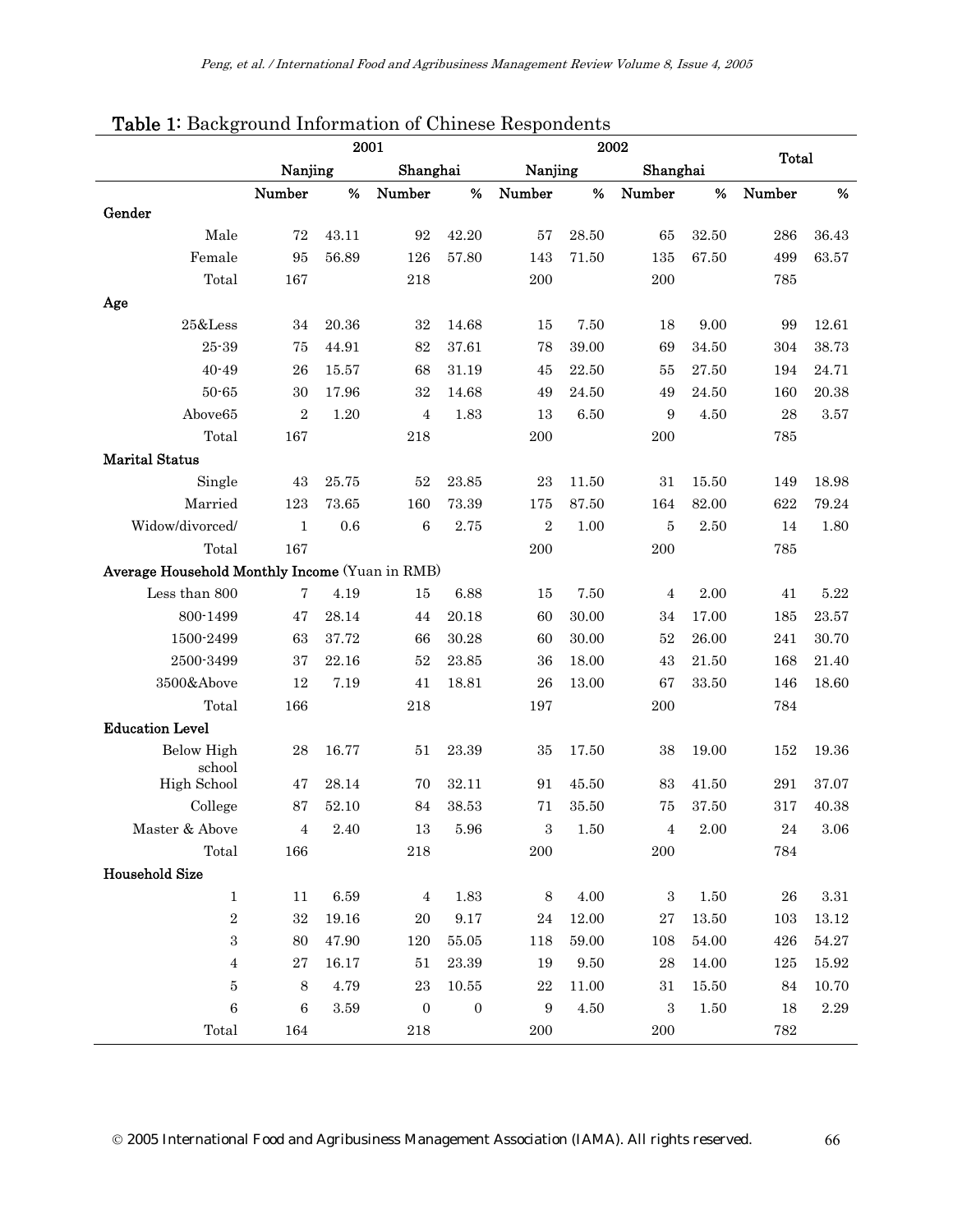might result from China's strict "only one child" policy. Per capita incomes of Chinese consumers continue to grow over time (Fuller et al., 2001). Such data indicate that Chinese consumers, especially those in urban areas, have the potential to buy high valued frozen/chilled livestock products. This is consistent with findings from other studies that a large Chinese middle class population exists with high disposable income available for discretionary spending (Reynolds and Hatfield, 1996; The Economist, 1999). In China, shopping for the family household is traditionally conducted by women. This is reconfirmed by our survey results that more than 60% of respondents who were randomly selected in supermarkets were female.

The survey results indicate that an increasing number of consumers shop at supermarkets and food stores to buy livestock products in contrast to wet markets. About 53% of respondents in 2001 chose supermarkets as their main source for livestock products. In 2002, this number increased to 66%. Some respondents stated that supermarkets ensure higher hygienic standards for livestock products, and also provide a better shopping environment. During the summer, due to a shortage of cold storage facilities, meat in wet markets is easily spoiled. Therefore, consumers are more willing to pay a premium for higher quality livestock products. This signifies a great market potential for U.S. livestock products, which are generally considered high quality products by Chinese consumers.

### **Empirical Results from Ordered-Probit Models**

As discussed above, socioeconomic, geographic and demographic factors are important variables in determining consumers' preferences for meat consumption (Senauer, et al., 1992; Cui, 1997). These become explanatory variables (X's) in our empirical model. The selected socioeconomic, geographic and demographic factors in our model include household income, year, region, age, household size, gender, education, and marital status. All explanatory variables are expressed as dummy variables with the exception of *household size*. The specification of our empirical model is described in Appendix 2.

Estimation results of the ordered-probit models of selected livestock product attributes are reported in Table 2. The log-likelihood test was applied to assess the overall significance of the independent variables in explaining the variations in the importance ratings for each model. Results indicate that all statistical tests reject the null hypotheses of  $\beta = 0$  at the 5% confidence level except for the price attribute, at the 10% confidence level. This implies that our model can be used to explain the variation in Chinese consumers' importance ratings on selected livestock product attributes. Some selected coefficients and their signs are discussed below.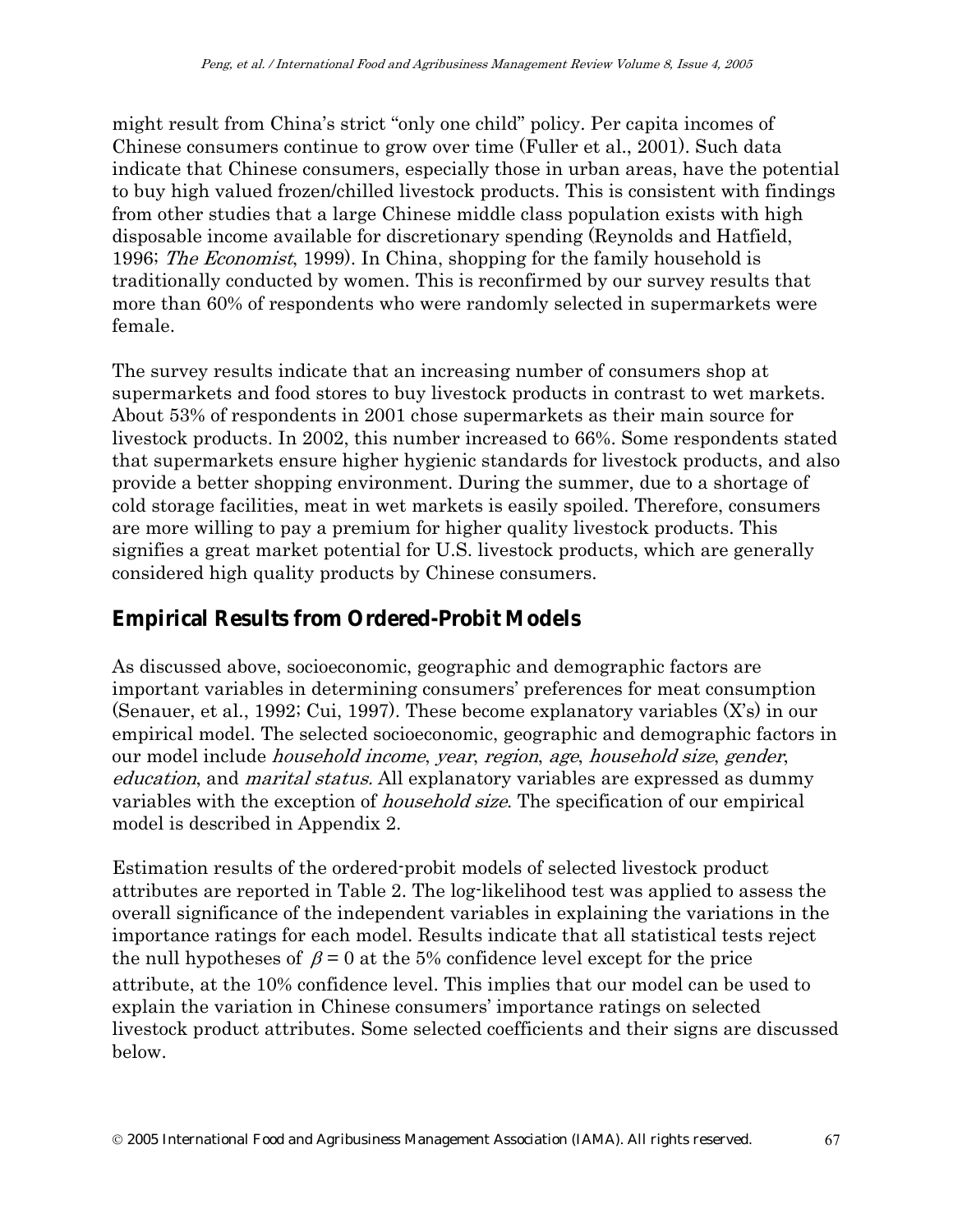| Explanatory        | Effects Importance Ratings on Livestock Product Attributes |                          |                        |                        |                        |                         |                         |  |  |
|--------------------|------------------------------------------------------------|--------------------------|------------------------|------------------------|------------------------|-------------------------|-------------------------|--|--|
| Variables<br>Price |                                                            | Labeling                 | Quality                | <b>Brand</b><br>Name   | Packaging              | Cooking<br>Convenience  | Shopping<br>Environment |  |  |
| <b>YEAR</b>        | $0.9770$ a**<br>(134.4825)<br>$\mathbf b$                  | $-0.7776**$<br>(84.2469) | $0.3341**$<br>(8.6946) | $0.1605**$<br>(4.1572) | $0.1969**$<br>(6.1438) | $0.4392**$<br>(30.3693) | $-0.1122$<br>(2.0436)   |  |  |
| <b>REGION</b>      | $-0.2992**$                                                | $-0.0726$                | 0.1671                 | $-0.4074**$            | $-0.3483**$            | $-0.2074**$             | $-0.1364*$              |  |  |
|                    | (13.7058)                                                  | (0.7697)                 | (2.2185)               | (26.2099)              | (18.8584)              | (6.8360)                | (2.9924)                |  |  |
| <b>GENDER</b>      | $-0.1014$                                                  | $-0.1044$                | $-0.1699*$             | $-0.0361$              | $-0.0326$              | $-0.1291$               | $-0.1990**$             |  |  |
|                    | (1.5057)                                                   | (1.5270)                 | (2.2347)               | (0.1991)               | (0.1595)               | (2.5285)                | (6.0569)                |  |  |
| <b>YAGE</b>        | 0.1249                                                     | $-0.1942*$               | $-0.1610$              | $-0.1315$              | $-0.1074$              | $-0.2481**$             | $-0.1334$               |  |  |
|                    | (1.4411)                                                   | (3.2534)                 | (1.3339)               | (1.6597)               | (1.0856)               | (5.8689)                | (1.7181)                |  |  |
| <b>MAGE</b>        | 0.0504                                                     | $-0.0179$                | $-0.3290**$            | $-0.1369$              | 0.0737                 | $-0.1996*$              | $-0.1053$               |  |  |
|                    | (0.1960)                                                   | (0.0237)                 | (4.3971)               | (1.5138)               | (0.4288)               | (3.2042)                | (0.9027)                |  |  |
| <b>MARRIED</b>     | $-0.0587$                                                  | $-0.1723$                | $-0.1688$              | $-0.3118**$            | $0.1885*$              | 0.0350                  | $0.2018*$               |  |  |
|                    | (0.3072)                                                   | (2.5318)                 | (1.3725)               | (8.9652)               | (3.2662)               | (0.1128)                | (3.7544)                |  |  |
| <b>LINCOME</b>     | $-0.3382*$                                                 | 0.0261                   | $-0.3218$              | 0.2261                 | 0.0427                 | $-0.2659$               | $-0.3673**$             |  |  |
|                    | (3.1313)                                                   | (0.0188)                 | (1.6545)               | (1.5207)               | (0.0532)               | (2.0660)                | (3.9604)                |  |  |
| <b>MINCOME</b>     | $-0.1141$                                                  | 0.0832                   | $0.2992**$             | $0.1505*$              | 0.0593                 | $-0.0710$               | $-0.0645$               |  |  |
|                    | (1.6303)                                                   | (0.8217)                 | (5.4891)               | (2.9499)               | (0.4518)               | (0.6528)                | (0.5445)                |  |  |
| <b>LEDUC</b>       | 0.2286                                                     | $0.4595*$                | 0.5003                 | $0.6538**$             | 0.3147                 | 0.3185                  | 0.3289                  |  |  |
|                    | (0.9209)                                                   | (3.4821)                 | (1.3878)               | (7.8404)               | (1.8882)               | (1.8953)                | (2.0558)                |  |  |
| <b>MEDUC</b>       | 0.3286                                                     | 0.3482                   | 0.3229                 | $0.3706*$              | 0.0909                 | 0.1575                  | 0.00954                 |  |  |
|                    | (2.0064)                                                   | (2.1079)                 | (0.5941)               | (2.6626)               | (1.669)                | (0.4893)                | (0.0018)                |  |  |
| <b>HOMESIZE</b>    | $-0.0729*$                                                 | $-0.0472$                | $-0.0593$              | $-0.0147$              | $-0.0495$              | $-0.0668*$              | 0.00342                 |  |  |
|                    | (3.5008)                                                   | (1.3857)                 | (1.2217)               | (0.1484)               | (1.6533)               | (3.0460)                | (0.0080)                |  |  |
| Model Chi-Square   | 56.6292*                                                   | 96.4146**                | 60.6339**              | 79.2756**              | 84.6860**              | 49.8457**               | 93.7056**               |  |  |

#### Table 2: Estimates of the Ordered Probit Model on the Importance Ratings on Selected Livestock Product Attributes

Note: a Coefficient estimates

b Chi-Squared value for the variables

\* indicates significance at 10% level

\*\* indicates significance at 5% level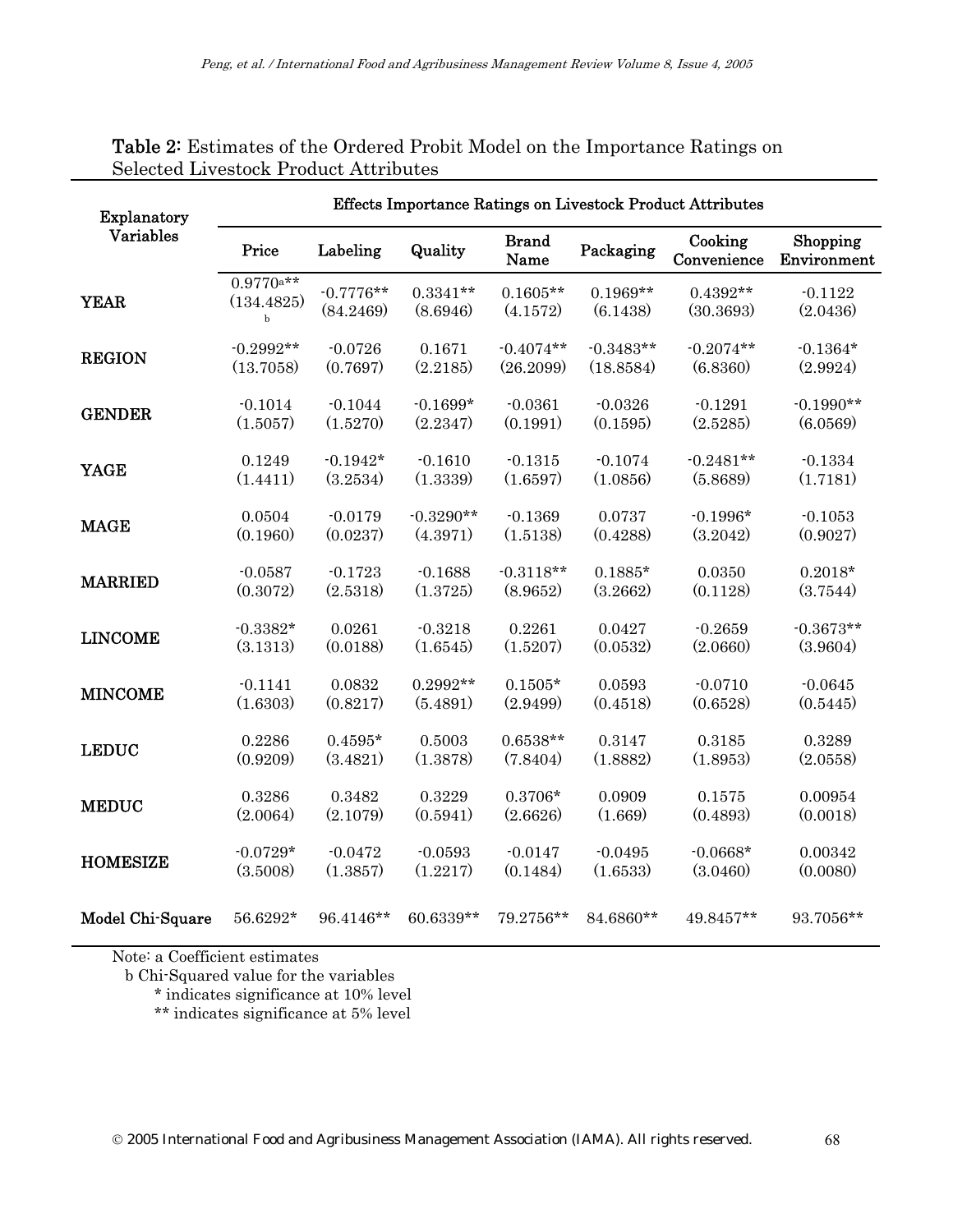Using chi-squared tests on the estimated coefficients for the two dummy variables, YEAR and REGION, we examined the time trend and regional differences underlying Chinese consumers' preferences. The estimated coefficients for *YEAR* are statistically significant at the 5% level in all models except for the shopping environment model. Compared to 2001, Chinese survey participants in 2002 were less sensitive to livestock attributes of quality, price, brand name, packaging and cooking convenience and more sensitive to labeling attributes. This may result from the further implementation of the Chinese government's labeling regulations on food products, especially on imported products, which affects U.S. exports.

The estimated coefficients for *REGION* are statistically significant at the 5% level in models of the following attributes: price, brand name, packaging and cooking convenience and at the 10% level for the *shopping environment* model. The negative coefficient3 on 6 of 7 attributes indicate that, on average, Shanghai consumers are more likely to give higher importance ratings on these product attributes and thus place a higher value on them compared to Nanjing consumers. The insignificant coefficients for the *quality* and *labeling* attributes imply that Shanghai and Nanjing consumers have similar preferences, whereby Nanjing is considered the base region.

The variable *GENDER* is significant only in the *quality* and *shopping environment* models, which implies that there are no preference differences between males and females on labeling, price, brand name, packaging and cooking convenience. The negative estimated coefficients related to gender for the quality and shopping environment models imply that male consumers pay more attention to product quality and the shopping environment than female consumers.

The variable *YAGE* is statistically significant at the 5% level in the *cooking* convenience model and at the 10% level in the *labeling* model. The negative signs indicate that young Chinese consumers are more concerned with cooking convenience and labeling. The reason for these differences may be that the proportion of young Chinese consumers who are full time workers is higher than that of other age groups. Therefore, on average, young Chinese consumers are more time-constrained shoppers and are more concerned with labeling.

The variable *MAGE* is statistically significant at the 5% level in the *Quality* model and at the 10% level in the *Cooking Convenience* model. The negative signs indicate that *middle-aged consumers* are more concerned about product quality and cooking convenience compared to the referenced *old-aged* consumers. A possible reason may be that family cooking responsibilities are assumed by mothers and/or fathers, who

<sup>&</sup>lt;sup>3</sup> Comparing equations (4) and (5) in the appendices, we see that the estimated coefficients are –β' instead of β' if no data transformation is conducted. Then we conclude that an estimated coefficient with a negative sign indicates that, on average, consumers will achieve a greater utility level and therefore are more likely to give a higher importance rating (R) on the product attribute with the increased level of xi, holding other variables constant.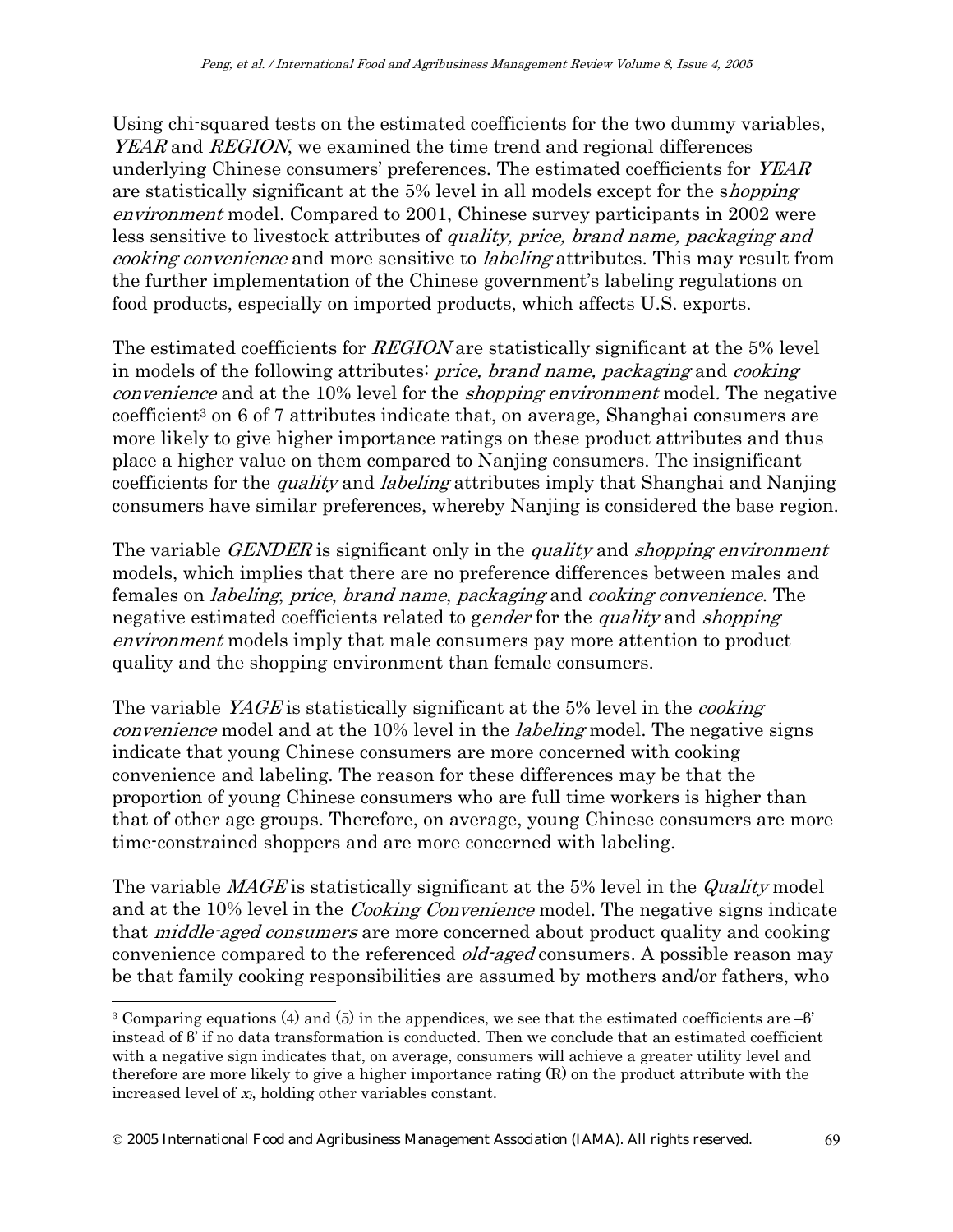are primarily middle-aged. To ensure reasonable nutrient intake for their children, they may pay more attention to product quality. Thus, as the age of Chinese consumers increases, they place less importance on the cooking convenience and labeling, but place more importance on the quality attribute of livestock products.

The variable LINCOME is statistically significant at the 5% level in the *shopping* environment model and at 10% level in the *price* model. The negative sign indicates that low-income consumers give high importance ratings to the shopping environment and price compared with higher income consumer groups. The variable MINCOME is statistically significant for *quality* with a positive sign at the 5% level and *brand name* at the 10% level. This implies that, on average, *middle-income* consumers are less likely to give high importance ratings for product quality and brand name compared to the reference category of high-income consumer groups. Thus, as incomes increase, Chinese consumers place greater importance on quality and brand name and less importance on price and shopping environment.

The *LEDUC* variable is statistically significant at the 5% level in the *brand name* model and at the 10% level in the *labeling* model. These positive signs in both models imply that less educated consumers place less importance on brand name and labeling attributes. Thus, as education level increases, more-educated Chinese consumers place greater importance on brand name.

The HOMESIZE variable is statistically significant at the 10% level in the *price* and cooking convenience models. The negative signs suggest that the larger Chinese households in China place more importance on price and cooking convenience, as expected.

### **Interrelationship among Importance Ratings on Each Attribute**

In addition to assessing the determinants of Chinese consumers' importance ratings for each livestock product attribute as conducted above, we used the factor analysis method<sup>4</sup> to detect the interrelationships for consumers' ratings on each attribute. The factor analysis method can identify latent factors underlying importance ratings (R) on the set of Chinese livestock product attributes and explain the structure of importance ratings (R) on these selected product attributes using the reduced number of latent factors. We used a SAS factor analysis procedure (PROC FACTOR) to detect the structure of the relationships between the seven selected

<sup>&</sup>lt;sup>4</sup> Theoretically, factor analysis assumes that observed variables  $Y=(y_1, y_2, ..., y_p)^T$  are related to a set of unobserved latent variables  $Z=(z_1, z_2, ..., z_q)^T$  called "factors". The relationship between vectors Y and Z is stochastic and may be expressed by a conditional probability function  $\pi(Y|\mathcal{Z})$ . A crucial assumption with factor analysis is that of conditional independence, where the observed dependence among the Y vector is wholly explained by its dependence on the Z vector. Thus, the observed variables (Y) are explained in terms of a smaller number of unobserved latent factors (Z). (Bartholomew, 1980).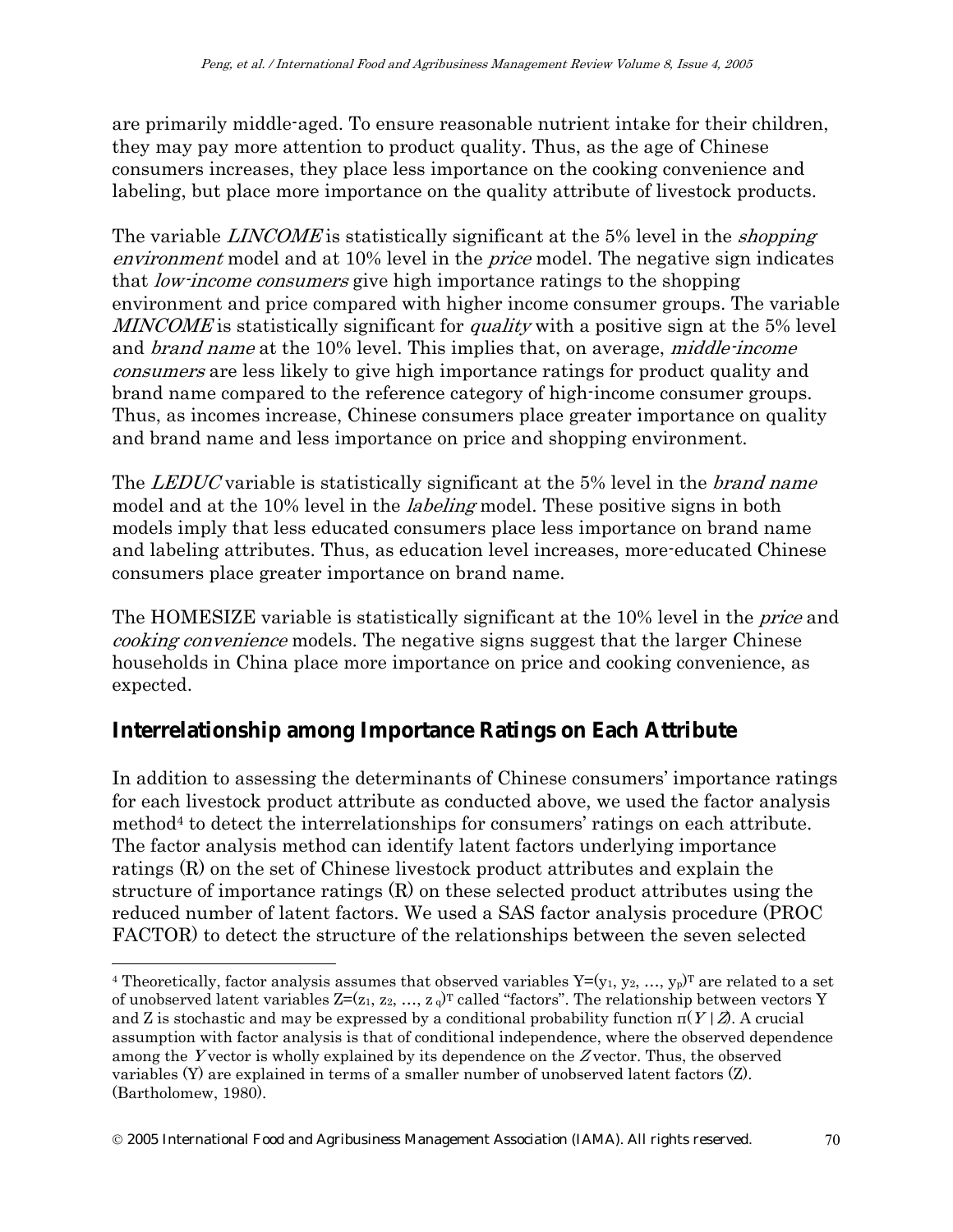product attributes (e.g., price, product quality, labeling, packaging, brand name, cooking convenience and the shopping environment). Results indicate that we can retain three latent factors since their corresponding eigenvalues are positive<sup>5</sup>. Table 3 reports the factor pattern matrix. The values in this matrix are standardized regression coefficients, which map a variable to a specific factor, holding other factors constant (see below).

|                             | External Image | Intrinsic Value | Quality   |
|-----------------------------|----------------|-----------------|-----------|
| Quality                     | $-0.0357$      | 0.0300          | 0.2872    |
| Label                       | 0.2484         | $-0.3458$       | 0.0372    |
| Price                       | 0.1463         | 0.3618          | 0.1100    |
| <b>Brand Name</b>           | 0.5471         | 0.0163          | 0.0159    |
| Packaging                   | 0.6195         | $-0.0114$       | $-0.0493$ |
| <b>Cooking Convenience</b>  | 0.4228         | 0.1064          | $-0.0124$ |
| <b>Shopping Environment</b> | 0.4413         | $-0.1372$       | 0.0606    |

Table 3: Rotated Factor Pattern Matrix (Standardized Regression Coefficients)

Notes: Values in bold indicate attribute loads on factor (loading > 0.25 criteria)

The product attributes significantly loaded on the first factor are *brand name*, packaging, cooking convenience and the shopping environment. The common characteristic among these product attributes is that each captures the external elements for livestock products. Before consumers actually consider shopping for any specific livestock product, these product attributes may attract their attention or interest first. Therefore, we name the first factor as "External Image." The second factor identifies the product attributes for labeling and price. The attribute labeling provides detailed important information such as nutrient content, production location, expiration date, which reflects the intrinsic value of the livestock product. The attribute *price* informs the consumer of the product's value. Therefore, we name the second factor as "Intrinsic Value." The third factor identifies only quality.

The eigenvalue for the first factor (1.2985) is much greater than that for the second factor (0.3147), which implies that the first factor is the dominant global factor (Johnson et al., 2002)<sup>6</sup>. From Table 3 we can see that the dominant factor for

© 2005 International Food and Agribusiness Management Association (IAMA). All rights reserved. 71

<sup>&</sup>lt;sup>5</sup> To obtain the eigenvalues (or latent roots), we first calculated the correlation between the original variables and the factors. We then derived the eigenvalues by summing the column of squared loadings for each factor. It is common to retain factors with an eigenvalue greater than 1.0 in principal component analysis. However, in our common factor analysis, we adjusted the eigenvalue criterion, retaining three factors with positive eigenvalues.

<sup>6</sup> The eigenvalue indicates the amount of estimated common variance explained by each factor. The relative importance of each factor can be measured in terms of the share of its eigenvalue over the sum of all the eigenvalues. The dominant global factor explains most of the estimated common variance.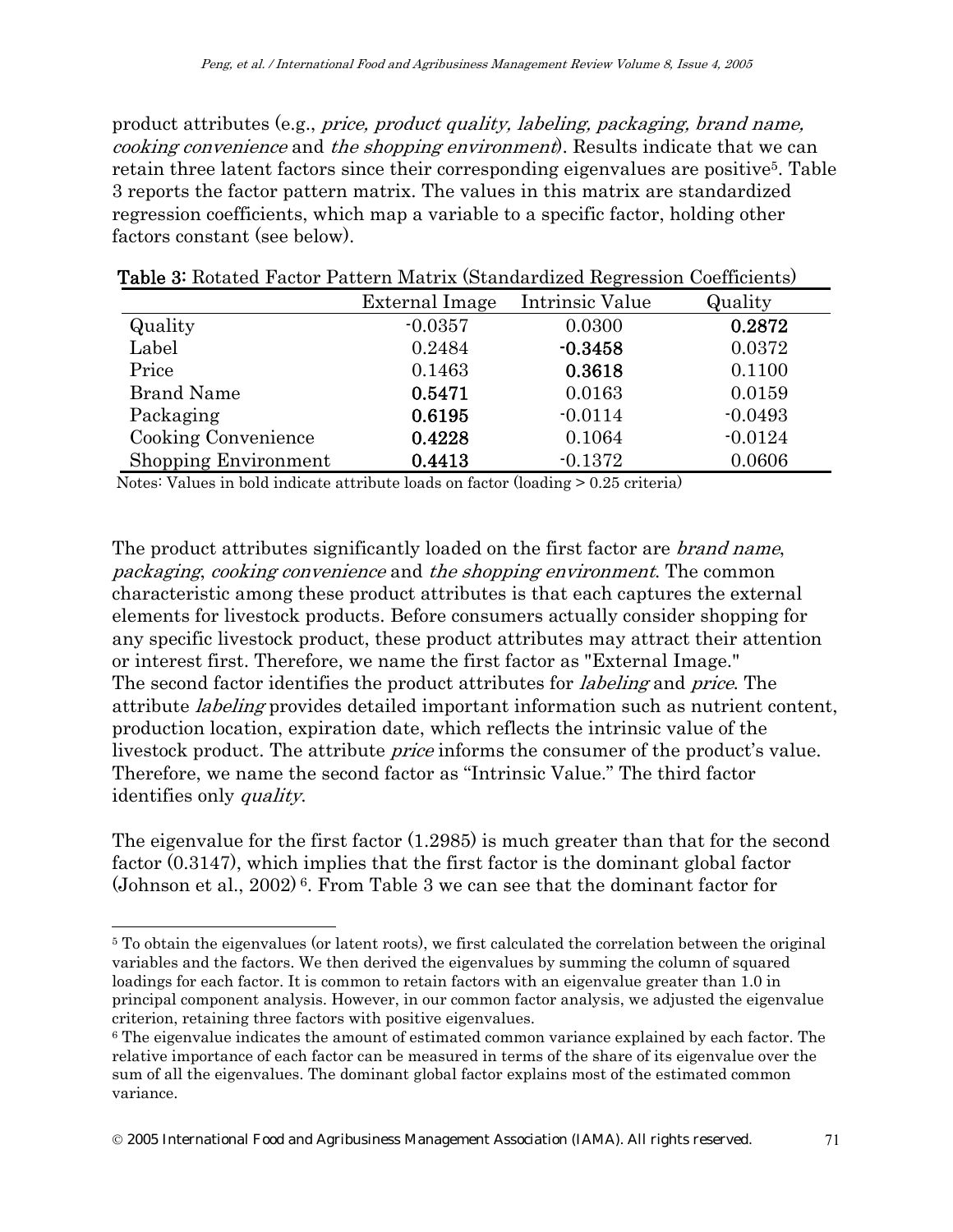Chinese consumers' importance ratings of livestock product attributes is the external image (brand name, packaging, cooking convenience and shopping environment) instead of the intrinsic value (*label* and *price*) or *quality*.

## **Limitation of This Analysis**

Rather than focus on strict demand elasticity, our research captures the general impacts of Chinese consumers' socioeconomic, demographic and geographic background (including gender, age, income, education, etc.) on their livestock product shopping behaviors. Regardless of the rapidly changing market situation in China, these socioeconomic, demographic and geographic factors will continue to play an important role in shaping Chinese consumers' shopping behaviors. Therefore, our research findings provide practical implications for U.S. livestock exporters in the future even under a rapidly changing market environment. However, because our sample only covered two major eastern Chinese cities, U.S. livestock exporters should be cautious in using our research results if their strategic market targets relatively less wealthy inland or western Chinese cities.

## **Implications and Conclusions**

China has become an important emerging livestock importing country in the world, which presents a significant potential market for international livestock exporters including those from the United States. To better understand China's livestock international trade potential, this research investigates Chinese consumers' shopping preferences for livestock products which ultimately determine China's livestock international trade demand.

In addition to the changes in China's livestock supply and demand situation, there have been fundamental transformations in China's livestock retailing sector during recent years. Supermarkets and food store chains have become dominant retail outlets for frozen/chilled livestock products, especially in large and mid-size cities like Shanghai and Nanjing. Our research surveyed 784 Chinese consumers who shopped at supermarkets and food stores Shanghai and Nanjing and confirmed the heterogeneity of Chinese livestock retail markets. It is necessary for a successful marketing strategy to segment Chinese consumers into different categories by examining socioeconomic, demographic and geographic factors (e.g. region, gender, income, age, education, etc.).

Our findings suggest that U.S. livestock exporters should target young Chinese consumers and consider cooking convenience as a key attribute in marketing U.S. livestock products. Young Chinese consumers are more concerned with labeling issues and cooking convenience, while middle-aged Chinese consumers are more concerned with product quality. These young Chinese consumers tend to have high incomes and thus are more likely to purchase high-quality livestock products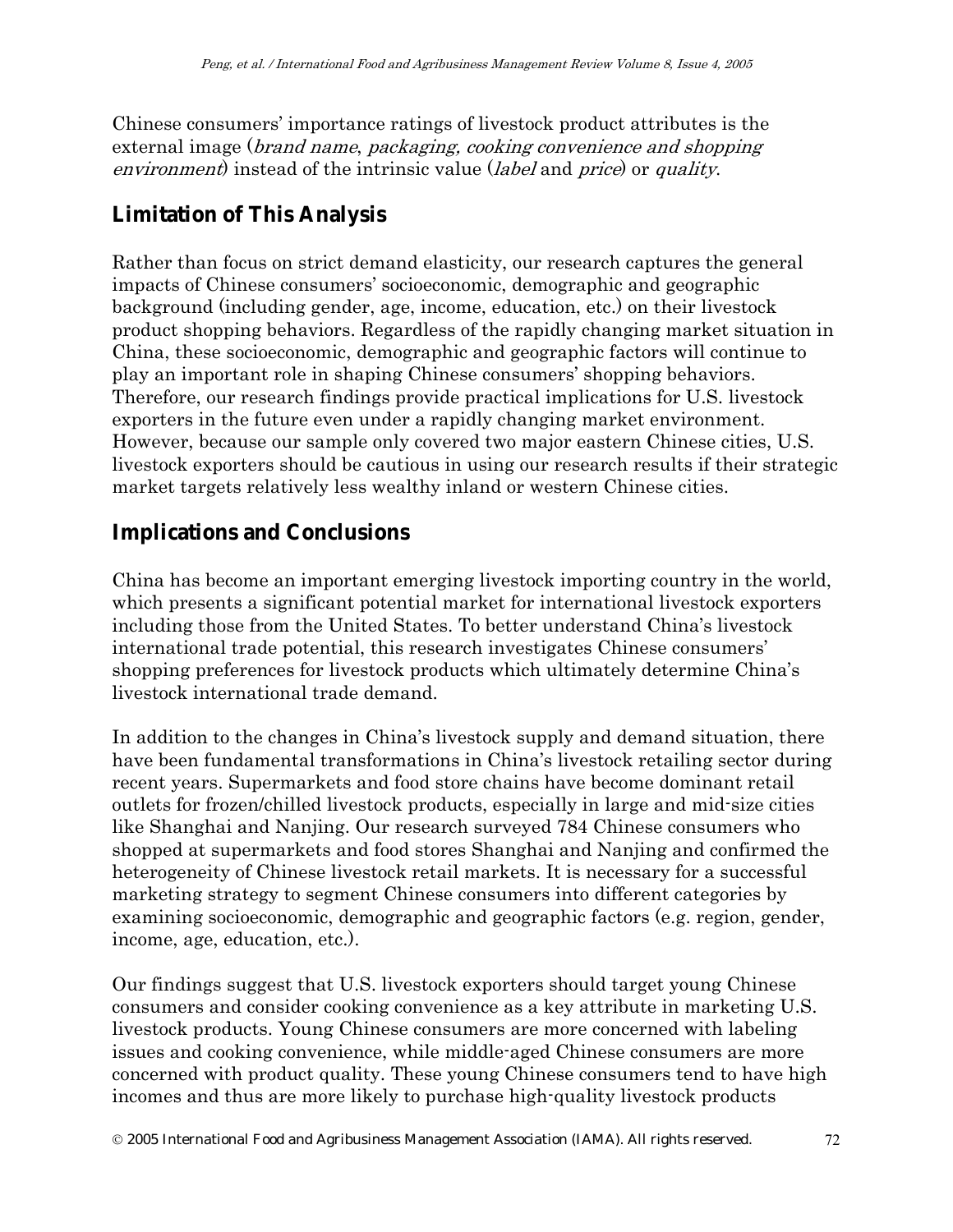imported from the United States. Chinese consumers with higher incomes place less importance on product price and shopping environment and more importance on product quality and brand name. Highly-educated Chinese consumers tend to place more importance on both labeling and brand name attributes. Thus, developing brand loyalty is also a key marketing strategy for U.S. exporters. Since many Chinese women shop for their families, livestock distributors should also focus on Chinese female consumers as a marketing strategy.

Our factor analysis results imply that traditional marketing strategies which focus solely on price and quality competition may no longer be successful in today's Chinese livestock markets. Our findings indicate that it is crucial for U.S. livestock exporters to create an excellent external livestock product image (such as brand name, packaging, cooking convenience and shopping environment). Marketing strategies to consider include building a brand name for the livestock product, designing attractive packaging with suitable size, making products easy to cook and creating a comfortable shopping environment.

# **Appendix 1: Theoretical Ordered Probit Model**

For a representative consumer *i* giving his/her importance ratings on the  $i$ th product attribute, the utility model can be specified as

1) 
$$
U_{ij} = \beta' X_{ij} + \varepsilon_{ij}, \varepsilon_{ij} \sim N(0,1).
$$

where  $U_{ij}$  is unobservable utility and X is defined above. The error term,  $\varepsilon_{ij}$ , is assumed to have standard normal distribution across observations. However, the importance ratings (R) of livestock product attributes are observable as

2) 
$$
R = 1 \text{ if } U_{ij} \le \mu_1, = 2 \text{ if } \mu_1 < U_{ij} \le \mu_2, ... = m \text{ if } \mu_{m-1} \le U_{ij}, \quad (m = 1, 2, ..., 5)
$$

The  $\mu_m$ 's, also called utility threshold coefficients that provide rating alternatives, are unknown parameters to be estimated along with the  $\theta$ s. The following probabilities can then be observed:

3)  $P_1 = \Phi(\mu_1 \cdot \beta' \cdot X)$  $P_2 = \Phi(\mu_2 \cdot \beta' \cdot X) \cdot \Phi(\mu_1 \cdot \beta' \cdot X),$ …  $P_m = 1-\Phi(\mu_{m-1} - \beta'X),$ 

where  $P_m$  is the probability that our importance rating  $R = m$  (where  $m = 1, 2, ..., 5$ , as defined above). Additionally,  $\Phi(.)$  is the cumulative probability function of a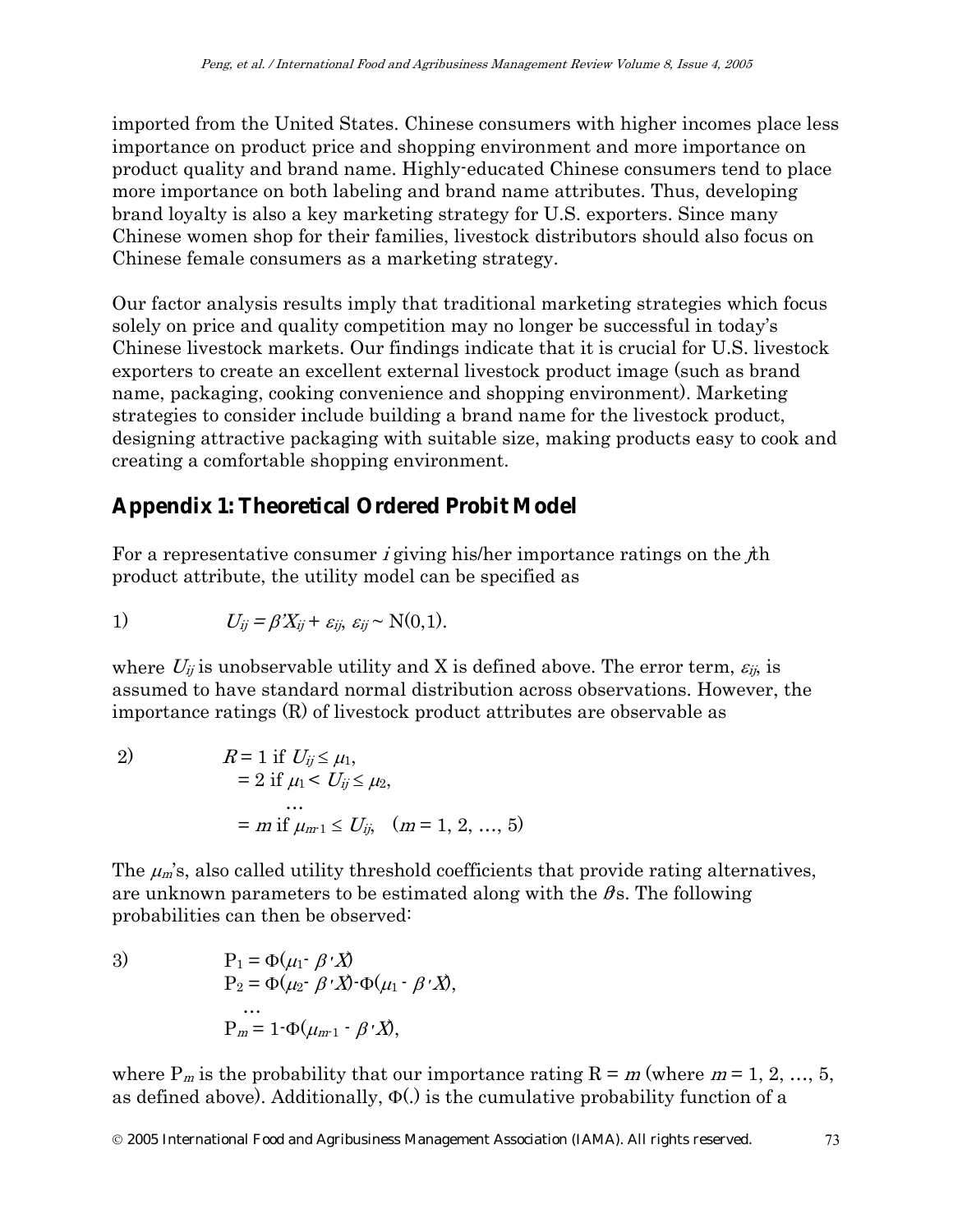normal distribution over the range of utility for our representative consumer. Typically, the first utility threshold parameter  $\mu_1$  is normalized to zero providing one less parameter to estimate. Therefore, we estimate

4)  $\Phi^{-1}(P_1) = -\beta' X$  $Φ<sup>-1</sup>(P<sub>1</sub>+P<sub>2</sub>) = μ<sub>2</sub>·B'X$ …  $Φ<sup>-1</sup>(P<sub>1</sub>+...+P<sub>m-1</sub>) = μ<sub>m-1</sub> - β'X$ , and  $P_1 + P_2 + ... + P_m = 1$ ,

where  $\Phi$ <sup>1</sup> is the inverse of the cumulative standard normal distribution function.

## **Appendix 2: Empirical Ordered Probit Model**

Using the theoretical model specified in equation (4) in appendix 1, we insert our explanatory variables (Xs) and write our econometric model of the Chinese consumers' importance ratings for each specific livestock product attribute described below. Since we have seven selected product attributes, we estimate seven unique models.

5) 
$$
\Phi^{-1}(P_1) = u_{10} + u_{11}YEAR + u_{12} REGION + u_{13}GENDER + u_{14}YAGE + u_{15}MACE + u_{16}MARRED + u_{17}LINCOME + u_{18}MINCOME + u_{19}LEDUC + u_{110} MEDUC + u_{111}HOMESIZE
$$

$$
\begin{aligned} \Phi^\text{-1}(P_1\text{+}P_2) &= u_{20} + u_{21}YEAR + u_{22} \; REGION + u_{23}GENDER + u_{24}YAGE \\ &+ u_{25}MAGE + u_{26}MARRIED + u_{27}LINCOME + u_{28}MINCOMP \\ &+ u_{29}LEDUC + u_{210}MEDUC + u_{211}HOMESIZE \end{aligned}
$$

$$
\begin{aligned} \Phi^{ \text{-} 1} (P_1 + P_2 + P_3) &= u_{30} + u_{31} Y E A R + u_{32} \; REGION + u_{33} G E N D E R + u_{34} Y A G E \\ &+ u_{35} M A G E + u_{36} M A R R I E D + u_{37} L INCOME + u_{38} M INCOME \\ &+ u_{39} L E D U C + u_{310} M E D U C + u_{311} H O M E S I Z E \end{aligned}
$$

 $\Phi^{-1}(P_1+P_2+P_3+P_4) = u_{40} + u_{41}YEAR + u_{42} REGION + u_{43} GENDER + u_{44}YAGE$  $+ u_{45}MAGE + u_{46}MARRIED + u_{47}LINCOME + u_{48}MINCOMP$  $+ u_{49}$ LEDUC  $+ u_{410}$ MEDUC  $+ u_{411}$ HOMESIZE

and  $P_1 + P_2 + P_3 + P_4 + P_5 = 1$ , where  $P_m$  is defined in equation (3) above and

YEAR: Year variable,  $2002 = 1$  and  $2001 = 0$ REGION: Regional dummy variable, Shanghai  $= 1$  and Nanjing  $= 0$ GENDER: Gender of respondents, Male  $= 1$ , Female  $= 0$ YAGE: Young age category, 39 and Less = 1, otherwise = 0 MAGE: Middle age category, 39 to  $49 = 1$ , otherwise  $= 0$ MARRIED: Marital status, Married  $= 1$ , otherwise  $= 0$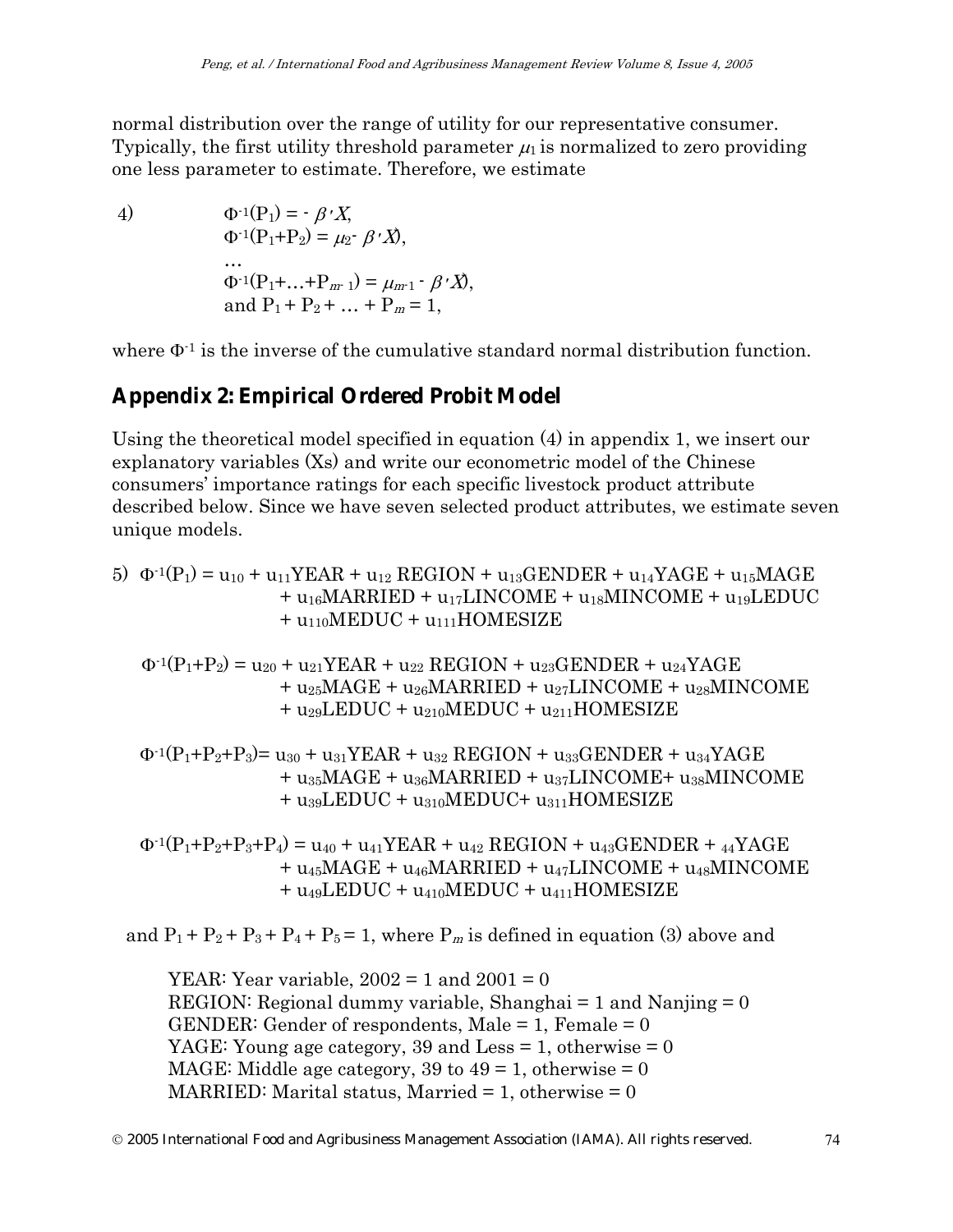LINCOME: Low income category, Less than 800 Yuan  $= 1$ , otherwise  $= 0$ MINCOME: Middle income category, 800 to 2499 Yuan  $= 1$ , otherwise  $= 0$ LEDUC: Low education category, high school and less  $= 1$ , otherwise  $= 0$ MEDUC: Middle education category, College  $= 1$ , otherwise  $= 0$ HOMESIZE: Household size, continuous variable. u: coefficients to be estimated.

### **References**

- Bartholomew, D. J. 1980. "Factor Analysis for Categorical Data." Journal of the Royal Statistical Society. Series B (Methodological), 42(3):293-321.
- Bean, R., and M. Wei 2002. "Retail Food Sector Report in China: 2002." U.S. Department of Agriculture (USDA) /Global Agriculture Information Network (GAIN) Report #CH 2834, Available on the World Wide Web:http://ffas.usda.gov/GainFiles/200212/145784823.pdf.
- Chen, K., M. Ali, M. Veeman, J. Unterschultz and T. Le. 2002. "Relative Importance Rankings for Pork Attributes by Asian-Origin consumers in California: Applying an Ordered Probit Model to a Choice-Based Sample." Journal of Agricultural and applied Economics, 34(1):67-79,
- Cui, G.. 1997. "The Different Faces of the Chinese Consumer." China Business Review. 24(2):34-39.
- Fuller, F., F. Tuan and E. Wailes. 2002. "Rising Demand for Meat: Who Will Feed China's Hogs?" in U.S. Department of Agriculture (USDA) / Economic Research Service (ERS) Report #ERSAIB775 "China's Food and Agriculture. Issues for the 21st Century."
- Hui, J., P.E. McLean-Meyinsse, and D. Jones. 1995. "An Empirical Investigation of Importance Ratings of Meat Attributes by Louisiana and Texas Consumers." Journal of Agricultural and Applied Economics. 27(2):636-643.
- Johnson, R. A. and D. W. Wichern. 2002. Applied Multivariate Statistical Analysis, 5th ed. Englewood Cliffs, N.J.: Prentice-Hall.
- Lancaster, K.. 1991. Modern Consumer Theory. Aldershot UK: Edward Elgar Publishing.
- Lyon, C. and C. Durham. 1999. "Refrigeration and Food Demand in China, Can Refrigerator Ownership Help Predict Consumption of Food Products in China?" Chinese Agriculture and the WTO, Proceedings of WCC-101 Meeting, Seattle, WA, December 2-3.